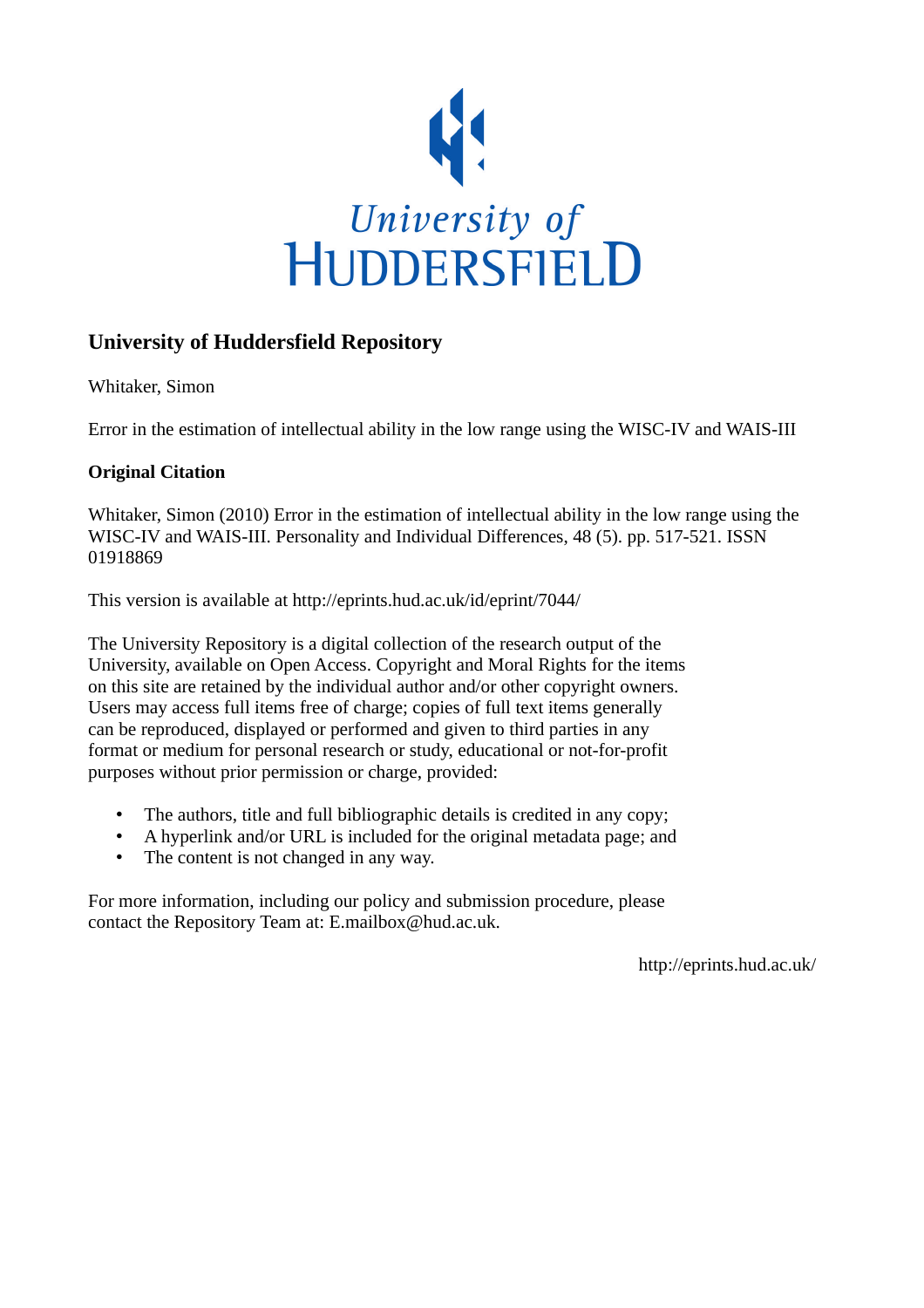# Error in the estimation of intellectual ability in the low range using the WISC-IV and WAIS-III By

Simon Whitaker

In press Personality and Individual Differences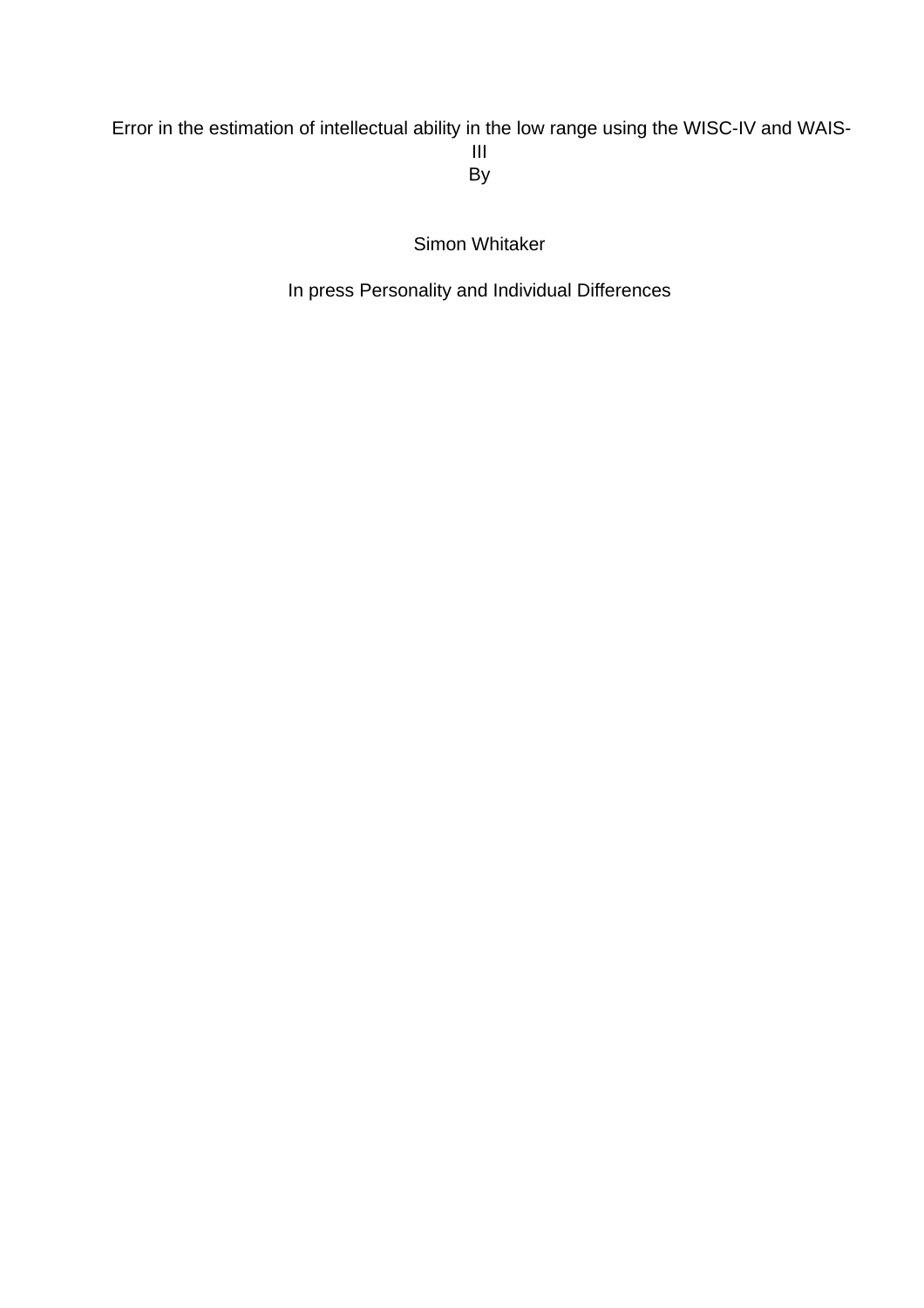#### **Abstract**

The error, both chance and systematic, in the measure of true intellectual ability in the low IQ range is quantified and combined to find an overall confidence interval. The chance error was due to: lack of stability, scorer error and lack of internal consistency. The systematic error was due to: the Flynn effect, a floor effect and that error apparent from the lack of agreement between the WISC-IV and WAIS-III. For low Full Scale IQs the WAIS-III can only be considered accurate to within 18 points above the measured IQ and 28 points below, and the WISC-IV to 16 points below the measured IQ and 25 points above it. The implications for the diagnosis of intellectual disability are considered.

Key word: WISC-IV, WAIS-III, Low IQ, Test error.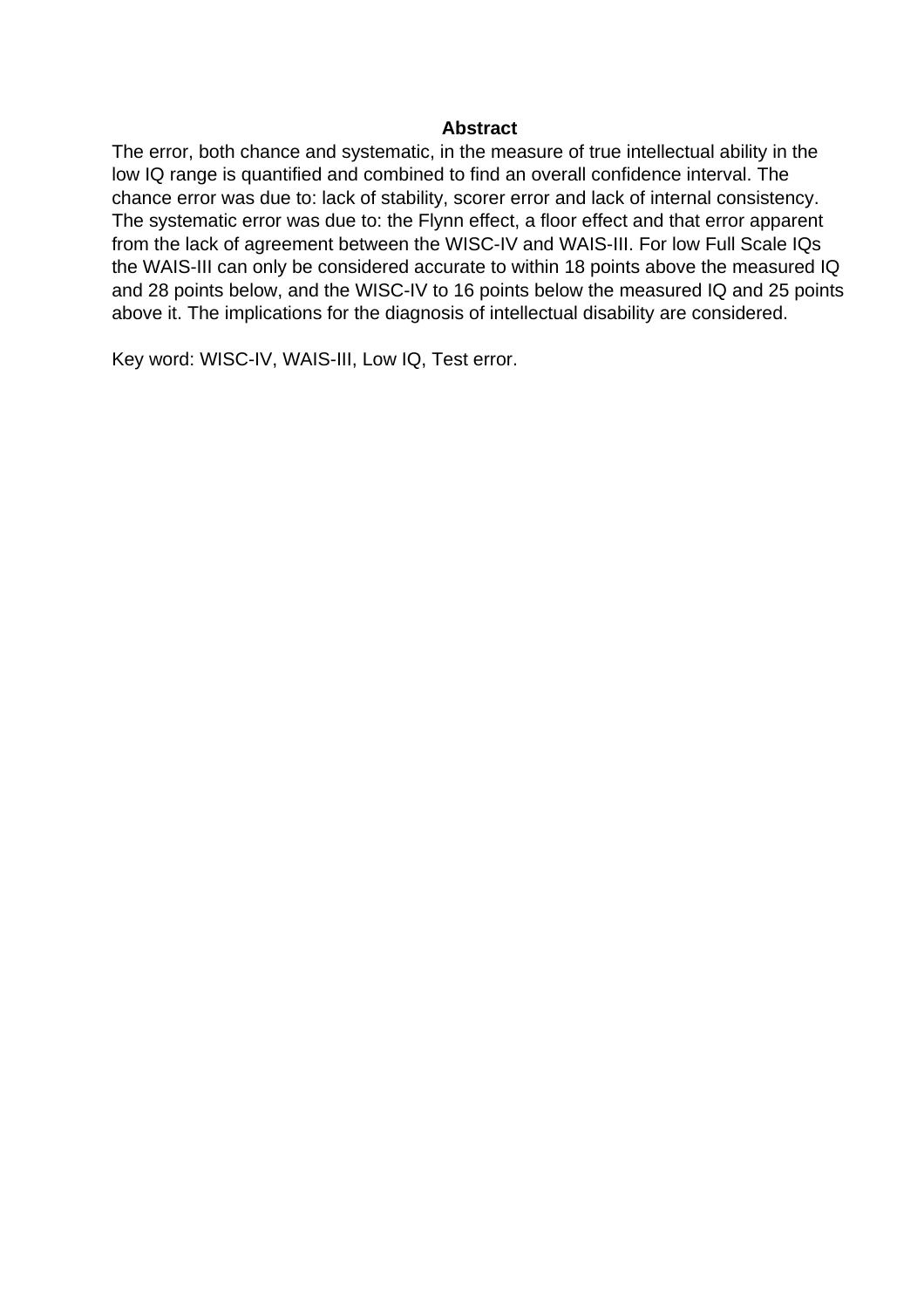#### **Introduction**

A diagnosis of intellectual disability (ID) or as it was previously known, mental retardation (MR), can have a major effect on people's lives. On the positive side it can provide services, finance, help in schools, and even prevent the recipient from being executed (Flynn 2006; Flynn 2007; Schalock et al 2007). On the negative side it may be regarded as a stigmatizing label that an individual may seek to avoid (Baroff 1999).

Currently, a necessary though not sufficient part of the diagnosis of ID is having an IQ below a specified figure, usually 70, or two standard deviations (SDs) below the norm (American Association on Mental Retardation 2002; American Psychiatric Association 2000; Department of Health 2001; British Psychological Society 2001). This specification of a specific IQ figure implies that an individual has a "true intellectual ability" that can be measured and quantified in terms of an IQ score. True intellectual ability can be defined as the IQ score that an individual would obtain if he/she was assessed using a perfectly standardized IQ test with no measurement error.

It is acknowledged that current tests do not measure IQ to a level of accuracy of one point: there is a margin of error, usually considered to be about five points either side of the obtained IQ, which should be taken into account when making a diagnosis of ID (The American Association on Mental Retardation 2002). However, Whitaker (2003, 2008a) has suggested that the margin of error in the low IQ range is much greater than five points and is indeed so large that it is unreasonable to have a specific IQ figure as part of the diagnostic criteria of ID.

The purpose of this paper is to quantify the various sources of error in the measurement of low intellectual ability in order to derive a margin of error of the assessment of true intellectual ability using current IQ tests. Most of the examples given will relate specifically to the measurement of Full Scale IQ (FS IQ) on the Wechsler assessments, the Wechsler Adult Intelligence Scale third edition (WAIS-III Wechsler 1997) and the Wechsler Intelligence Scale for Children fourth edition (WISC-IV Wechsler 2003). This is because the Wechsler assessments are the most widely used assessments of low intellectual ability and the bulk of research has been done using these assessments. However, the same arguments apply equally well to other assessments.

## **Errors in the measurement of IQ**

Error in the measurement of IQ is due to non-intellectual variables that affect an IQ score and can be considered to be of two broad types: chance errors and systematic errors.

### **Chance Error in the Measurement of IQ**

Chance errors are usually due to a large number of relatively small factors that may occur during an assessment. According to Anastasi and Urbina (1997) three broad types can be detected and quantified.

Firstly, there is error derived from a lack of internal consistency. This is the degree to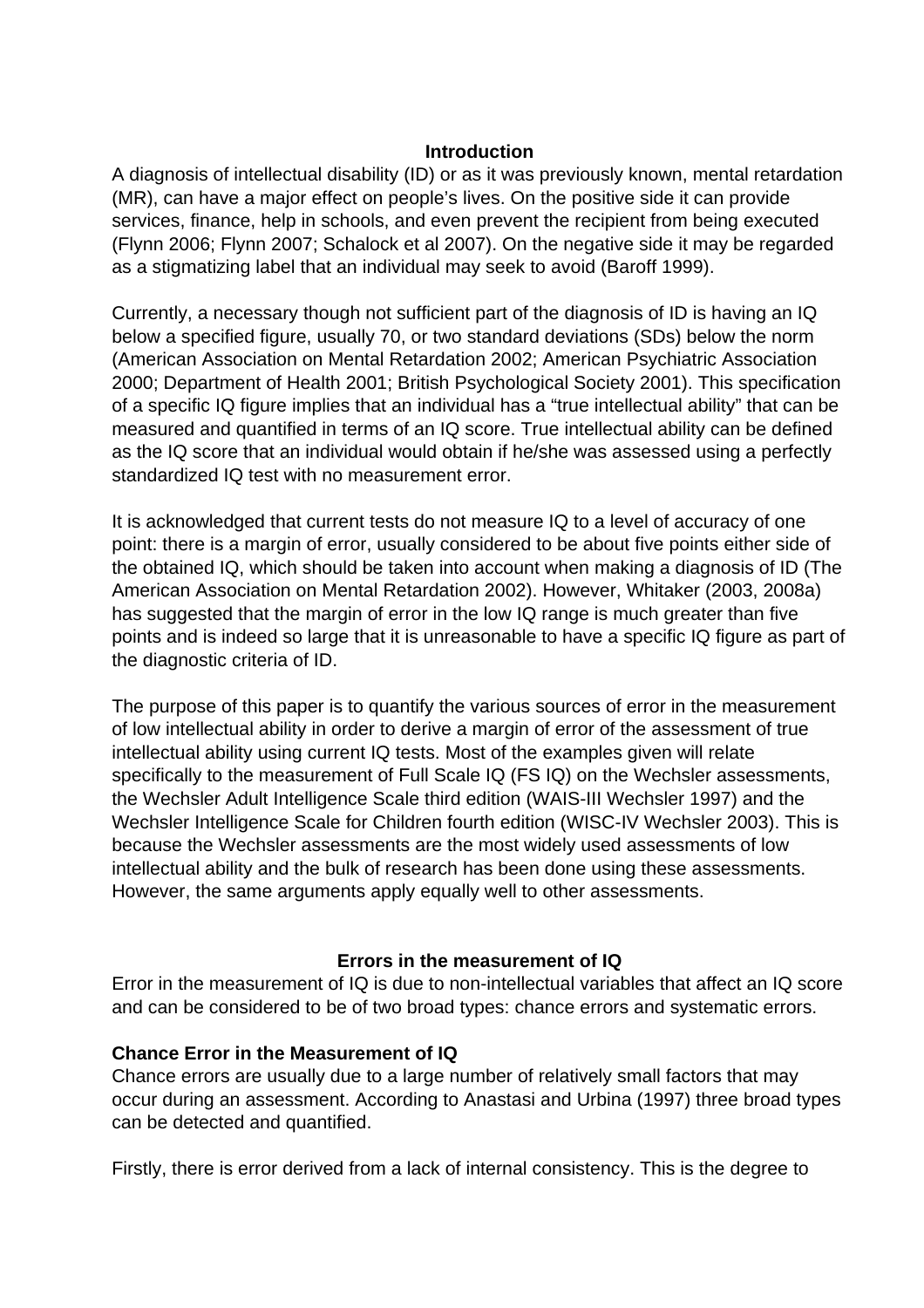which items on a subtest are measuring the same psychological factor. The degree of error due to a lack of internal consistency is derived by subtracting the split-half reliability coefficient from one.

A second type of chance error is temporal error due to variation in the conditions under which assessments are administered. For example, factors such as the level of distraction, how the client felt on the day and the way the assessment was administered will all vary to some extent between assessments and will all affect the score. An estimate of temporal error is given by a test re-test reliability coefficient, or stability coefficient, obtained by correlating the scores of the same individuals when given the same assessment on two occasions. The degree of error is then obtained by subtracting this test re-test reliability coefficient from one.

Thirdly, there is scorer error, which is due to inconsistency in scoring the assessment. An estimate of this is obtained by correlating the results of two independent scorers scoring the same assessments and subtracting this correlation coefficient from one.

According to Anastasi and Urbina (1997), as well as other theorists in psychometrics such as Crombach, Gleser, Nanda and Rajaratnam (1972) and Shavelson and Webb (1991), errors due to a lack of internal consistency, temporal changes and scorer error are mutually exclusive. Therefore, in order to get an estimate of the total error in the assessment of true intellectual ability all three errors should be summed.

## **Standard Error of Measurement and 95% confidence interval**

An estimate of error in an IQ assessment is usually given by the standard error of measurement (SEM), and the 95% confidence interval. SEM is the theoretical SD of test scores that would be expected to occur if the tests were repeatedly given to the same client or if different combinations of possible test items were used. Anastasi and Urbina (1997) give the following formula to calculate SEM:

$$
SEM = SD ?(1-r)
$$

where SD is the standard deviation of the test, which for the Wechsler assessments is 15 and r is a reliability coefficient. The 95% confidence interval is the interval around the measured IQ in which there is a 95% probability that the true IQ falls. It is calculated by multiplying SEM by 1.96 and then adding and subtracting the resulting figure from the obtained IQ score to get the upper and lower limits of the interval.

Values for both SEM and the 95% confidence interval given in the manuals may well be low estimates of the true confidence intervals in the assessment when it is used on a clinical population of people with low intellectual ability. There are a number of reasons for supposing this.

First, the figures in manuals were obtained using the standardization sample in which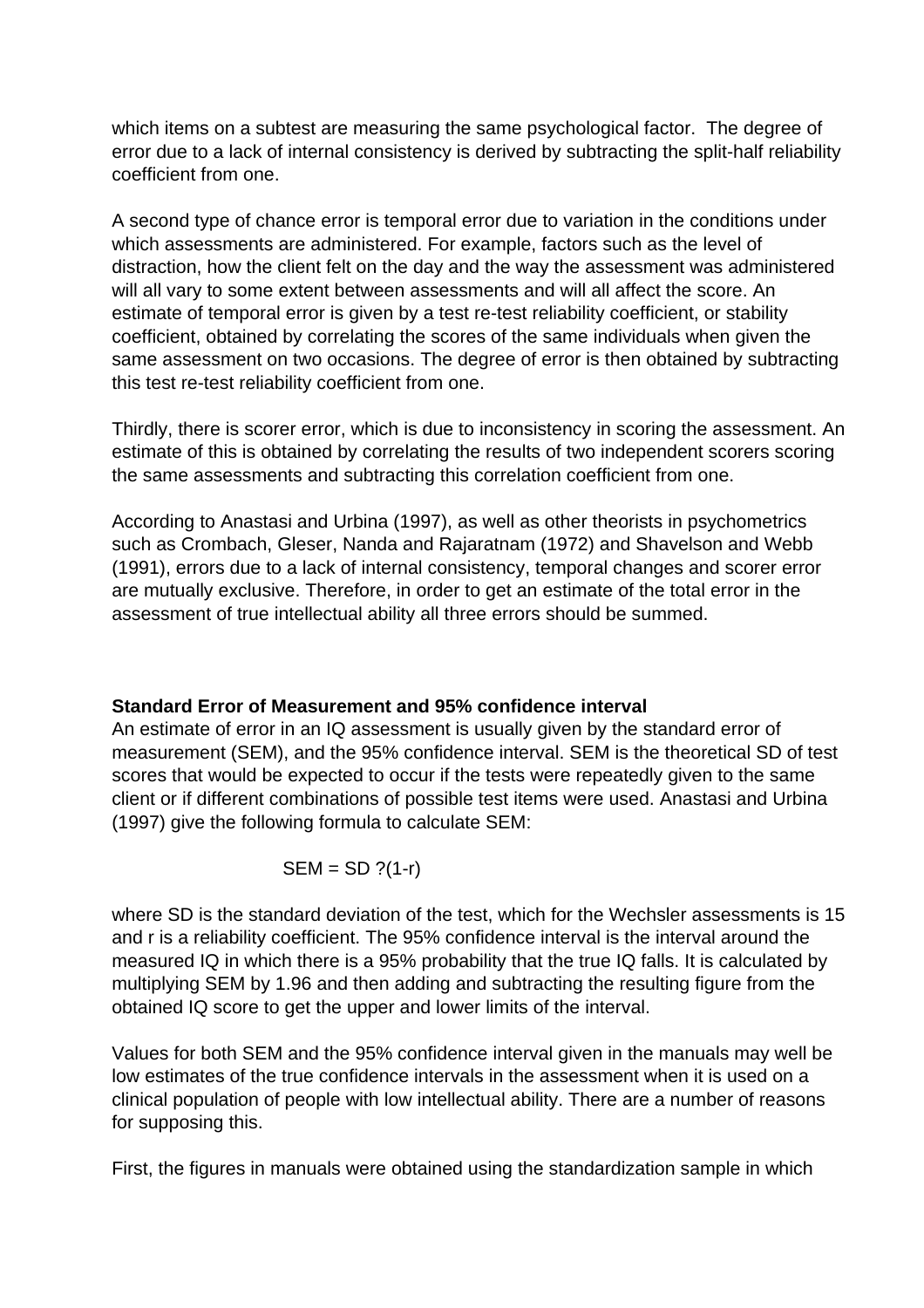subjects were mainly in the normal range of intellectual ability and so may not necessarily apply to individuals with low intellectual ability (c.f. Anastasi and Urbina 1997). Secondly, the assessments of the standardized sample would have been done under near optimal conditions. The subjects would have been well motivated and in good health, distraction would have been at a minimum and assessors would have been well trained. These conditions would not always occur when the assessments are used in clinical practice and so would be subject to more error than was apparent when the test was standardized. Thirdly, the SEM and 95% confidence interval are usually calculated using a single reliability figure and so do not take into account all sources of chance error.

### **Chance error on the Wechsler assessments**

The reliability used to calculate the SEM and 95% confidence intervals for individual subtests in the WAIS-III and the WISC-IV, with the exception of Symbol Search, Coding (Digit Symbol) and Cancellation, is the split-half reliability. As Symbol Search, Coding and Cancellation are speed tests it is not possible to get a split-half reliability and test retest reliability is used instead. The reliability value used to calculate the SEM and 95% confidence interval for IQs and Index scores is an aggregation of the reliability figures for subtests used to measure the IQ or index score. Therefore the SEM and 95% confidence intervals for IQ and Index scores are mainly based on the split-half reliability of subtests. This is the case for nine out of the 10 subtests used to measure FS IQ on the WISC-IV, and 10 of the 11 subtests used to derive FS IQ on the WAIS-III. However, split-half reliability only accounts for error due to a lack of internal consistency. It does not give any indication of error due to temporal changes or scorer error. Therefore, if measured IQ is affected significantly by changes in the conditions under which the assessment is given or by inconsistencies in scoring, the confidence interval given in the manual will be a significant underestimate.

The degree to which measured IQ varies over time is indicated by the stability coefficient which is the test re-test reliability score. A recent meta analysis (Whitaker 2008b) of the stability of low IQ (< 80) found a weighted mean stability coefficient of .82 for FS IQ for an average re-test interval of 2.8 years. It is possible that some of this variation in scores over the time was due to genuine changes in intellectual ability and not due to measurement error, however, as there was no statistically significant relationship between inter-test intervals and stability coefficients of the individual studies in the meta analysis, it is likely that little of the variance was due to change in actual intellectual ability. However, it is also possible that being a mean figure it may well not be representative of all groups.

If SEM is calculated on the basis of a stability figure it can be used to give an indication of proportion of the IQs that would change by particular amounts on the second testing as the SEM is the SD of variation between the two assessments. For example, one would expect that 32% would vary by more than 1 SEM. The SEM based on the above mean stability figure is 6.4, which corresponds to a 95% confidence interval 13 points either side of the measured FS IQ. Whitaker (2008b) notes that this figure would seem to be reasonably accurate as it predicts the proportion of FS IQs that change by specific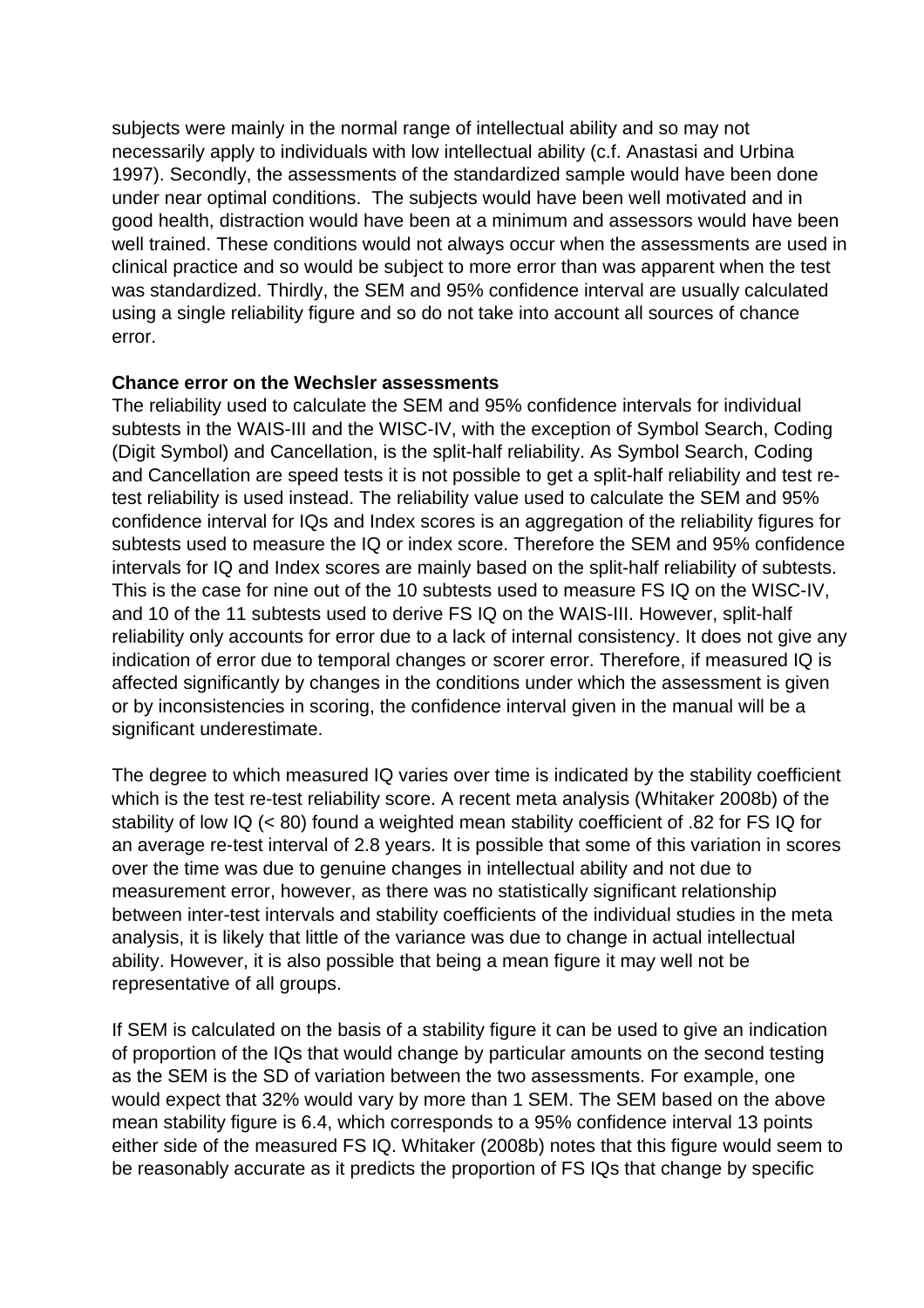amounts quite well. It would be expected that for a SEM of 6.4, sixty one percent of FS IQs would change by less than six points and 13% would change by 10 points or more. It was found that in those studies that reported on the proportion of IQs that changed by specific amounts, 57% changed by less than six points and 14% changed by 10 points or more.

The above confidence interval, based on error due to a lack of stability, may well include scorer error if the assessments were scored by different people on the two occasions they were given, but will not take into account the error due to a lack of internal consistency. Therefore an estimate of the full chance error will be given by adding together the error due to lack of stability and the error due to lack of internal consistency. The author is aware of only one study that reported split-half reliability on a group of children with low IQs. Davis (1966) found split-half reliabilities of .90 for children with moderate ID (mean IQ 48) and .97 for those with borderline ID (mean IQ 76), the weighted mean reliability being .92, suggesting that error due to a lack of internal consistency was .08. If this figure is then added to error due to a lack of stability of .18 the total error comes to .26. Subtracting .26 from one it will give an affective reliability figure of .74 accounting for all chance error. When this reliability figure is used to calculate the SEM and 95% confidence interval it gives an SEM of 7.65 and a 95% confidence interval of 15 points either side of the obtained IQ.

# **Systematic Error in the Measurement of True intellectual ability**

There are at least three major sources of systematic error when measuring low IQ. The first is due to an unacknowledged floor effect. The second derives from the Flynn Effect, whereby the intellectual ability of the population as a whole is increasing systematically over the years, resulting in IQ tests gradually becoming out of date. The third is apparent from different IQ tests systematically scoring either higher or lower than other tests.

# **A floor effect**

In order to calculate IQ, the raw scores on subtest are converted into normalised scaled scores with a mean of 10, an SD of 3 and a range between 1 and 19. Whitaker (2005) and Whitaker and Wood (2008), have suggested that as this conversion can allocate a scaled score of one to low raw scores and raw scores of zero, it will result in some clients being credited with a greater ability than they have. This can be illustrated by looking at the example from the raw score to scaled score conversion tables in the WISC-IV (UK) Administrative Manual (Wechsler 2004) of the Digit Span subtest for age groups 16:00 to 16:30.

| Scaled Score: |  |  | 10 9 8 7 6 5 4 3 2 1           |  |  |  |
|---------------|--|--|--------------------------------|--|--|--|
| Raw Score:    |  |  | 18 17 16 15 14 13 12 11 10 0-9 |  |  |  |

There is a linear relationship between raw scores and scaled scores from raw score 18 to raw score 10, with a reduction in a raw score by one corresponding to a reduction in a scaled score by one. All raw scores of nine and less are then given a scaled score of one. However, there is no empirical reason to suppose that all raw scores below nine are equivalent to a scaled score of one, and logic suggests that the linear relationship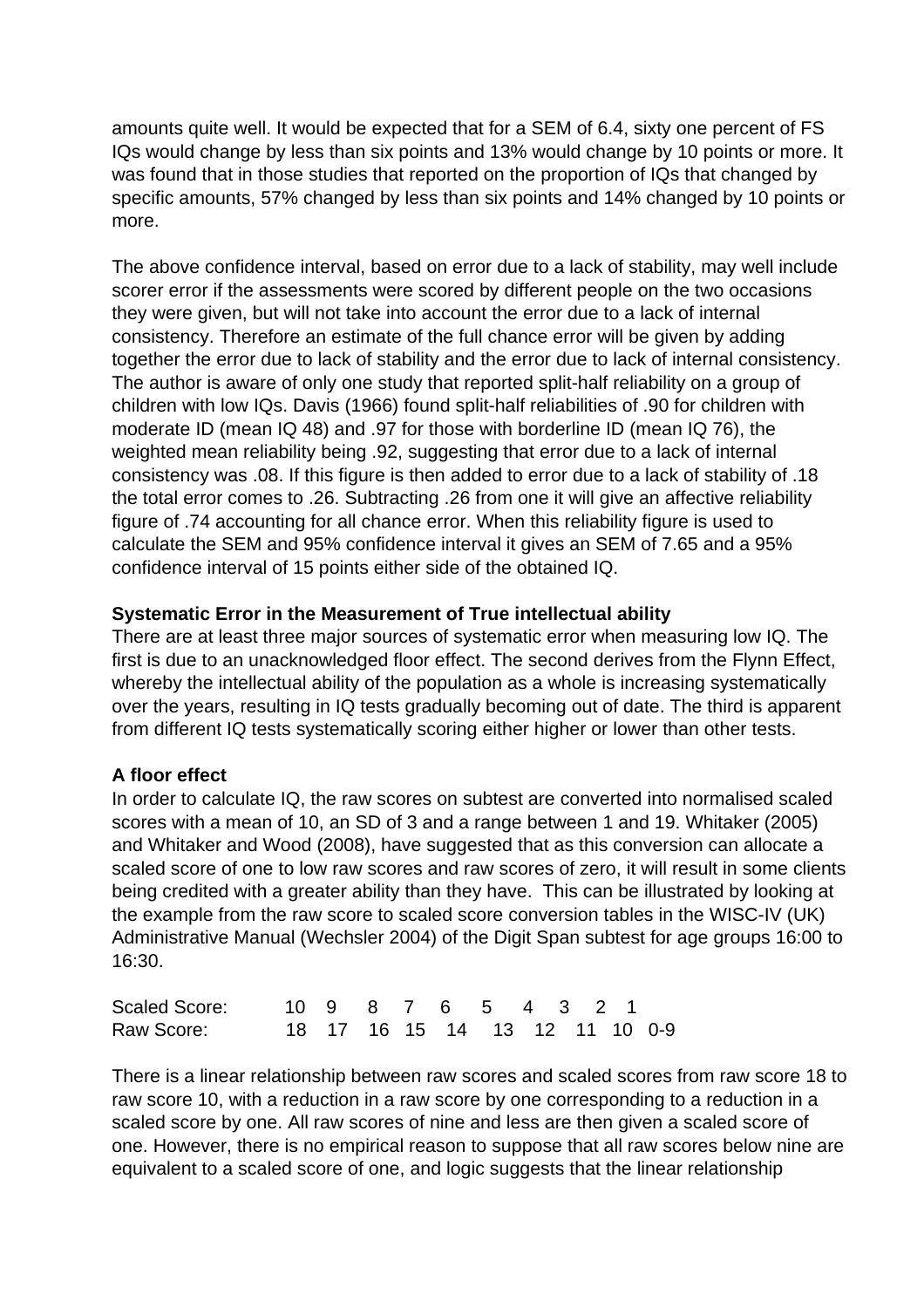between scaled scores and raw scores should continue for some way below raw score nine. This means that there should be scaled scores of zero and less. It is therefore likely that some clients who gain low raw scores will have their ability overestimated by the allocation of a scaled score of one. This will obviously affect IQs in the 40s where scaled scores of one are inevitable. The degree to which it also affects IQs in the 50s, 60s and 70s was investigated by Whitaker and Wood (2008), who plotted the distribution of scaled scores in all the WISC-III (UK) and WAIS-III (UK) that had been given as part of clinical practice by the psychology services provided for people with low intellectual ability. It was found that the distribution of scaled scores for the WAIS-III (UK) appeared approximately normal with very few scaled scores of one, suggesting that the floor effect would only be a potential problem for IQs in the 40s and 50s. However, with the WISC-III (UK) there was a skewed distribution of scaled scores with more scaled scores of one than any other scaled score. Scaled scores of one were found at all IQ levels up to those in the 70s where they accounted for 10% of the scaled scores. There is therefore a distinct possibility that IQ scores are increased at low ability level due to a floor effect. The current evidence suggests that this is far more of a problem for the WISC-III (UK) than the WAIS-III (UK).

## **The Flynn Effect**

Flynn (1984) found that the longer it was since an IQ test was standardized the higher the IQ, the rate of increase being about three points a decade. The implication is that as tests go out of date they will over-score an individual's true IQ by about 0.3 of a point for every year since they were standardized. There are two sources of evidence suggesting the effect also applies to people with low intellectual ability. First, there are studies in which people with low IQs have been given both a late and earlier edition of the same IQ test. Flynn (1985) looked at comparisons of the Wechsler Intelligence Scale for Children (WISC) and its revised version (WISC-R) standardized 25 years later. He found that the gains appeared to be higher at the low levels, 0.396 per year for IQs 55 to 70 as compared to 0.272 per year for IQs in the range 125-140. In a more up to date review (Flynn 2006), he suggests that low IQs are still increasing by about .3 of a point per year in the US.

Secondly, there is evidence from the assessment of military conscripts that the intellectual ability of the bottom of the ability range has been increasing at a higher rate than in the top of the range. In Norway, military service is compulsory for every able young man. As part of their induction process they are given an IQ test. This provides an opportunity to study what amounts to half the population of 18-year-olds. Sundet, Barlaug and Torjussen (2004) used this data to compare the gains made for conscripts scoring above and below the median for pooled data from 1957 to 1959 with data from 1993 to 2002. For those scoring below the median there was an 11 point IQ point gain, which compared to a 4.4 point gain for those above the median. Teasdale and Owen (1989) used similar data from Denmark and found average gains in IQ over the 30 years up to the late 1980s of about 7.5 IQ points. The gains were greatest in the lower ability range. The maximum gains were near the 11<sup>th</sup> percentile, at which point they were 41% greater than those at the median. At the 90<sup>th</sup> percentile there had been very little gain over the years. However, when Teasdale and Owen (2005) looked at the new data up to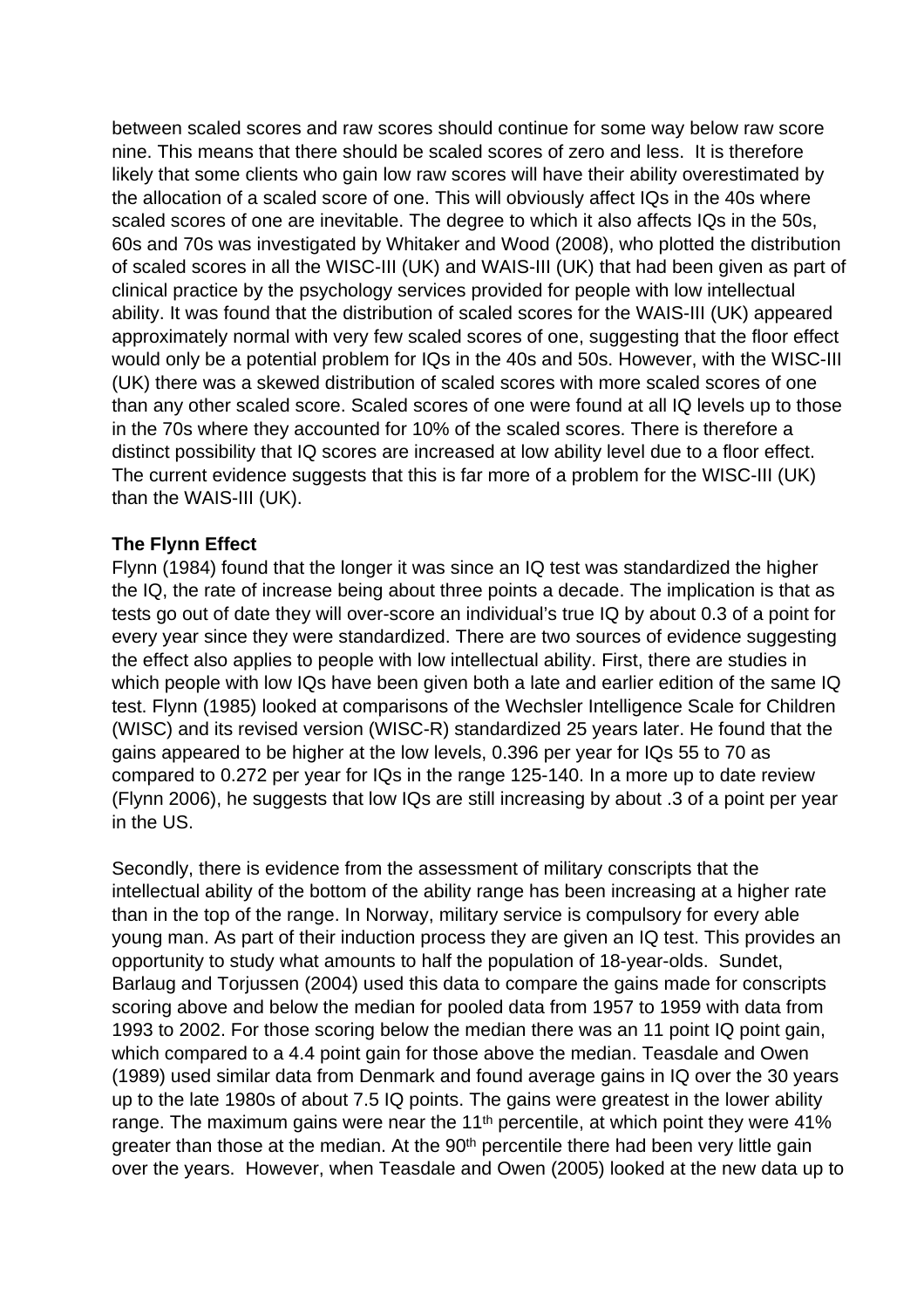2004 they found that there had been a peak in intellectual ability for the population as a whole in 1998 followed by a decline. They also report that after 1995 there was an increased number of people scoring at the lower end of the tests showing a decline in the intellectual ability for conscripts with lower IQ.

It therefore seems that the Flynn Effect occurred at a higher rate for people with low IQs than for the rest of the population in the past. However, there is evidence suggesting that these gains may have now stopped or even gone into reverse in some parts of the world. It would therefore be an act of faith to assume that low IQ will continue to increase at 0.3 of a point per year or that subtracting 0.3 of a point for each year since the test was standardized would compensate for the effect.

# **Differences between IQ scales**

If different IQ tests systematically measured either higher or lower than other tests it would raise the question as to which IQ test was providing the best estimate of an individual's true intellectual ability. In the absence of a test that clearly is an accurate measure of true intellectual ability, the best that could be done would be to decide which of the many IQ tests is likely to be the most accurate and take that as the "gold standard" assessment against which other assessments should be compared. The Wechsler assessments should have a good claim to be regarded as the gold standard assessments. They have evolved over 70 years since the Wechsler Bellevue was first published in 1939 (Wechsler 1939), are apparently well standardized and are probably the most widely used tests of child and adult intelligence. However, there may be a major lack of agreement between the WISC and the WAIS in the lower IQ ranges. Both Flynn (1985) and Spitz (1986; 1989) reported the Wechsler Intelligence Scale for Children – Revised (WISC-R Wechsler 1974) gives IQ scores up to 15 points lower than the Wechsler Adult Intelligence Scale – Revised (WAIS-R Wechsler 1981) for IQs of 70 and below. Recent work (Gordon 2007, Gordon, Duff, Davison and Whitaker in press) has compared the latest UK standardizations of these assessments, the WISC-IV (UK) and the WAIS-III (UK), on a group of 16 year-olds receiving special education. It was found that, although there was a high correlation between the two assessments (r=.93), in each case the FS IQ on the WISC-IV (UK) was less than that on the WAIS-III (UK); a mean FS IQ of 53.00 was found on the WISC-IV (UK) which compared to a mean of 64.82 on the WAIS-III (UK), a difference of just less than 12 points. It is therefore clear that either one or both of these assessments are failing to produce an accurate measure of an individual's true IQ. As the degree to which either assessment is in error is not known, it is possible that either the WISC-IV (UK) is systematically underestimating true IQ by up to 12 points, or the WAIS-III (UK) is systematically overestimating true IQ by 12 points or both assessments are making systematic errors of less than 12 points.

## **Discussion**

The purpose of this paper was to quantify the various sources of error, both chance and systematic, in the measurement of low IQ in order to get an estimate of the degree of accuracy to which true intellectual ability can be measured in the low range. Some of these errors are more easily quantified than others and combining error from various sources can only be done by making assumptions. Therefore any estimate of the overall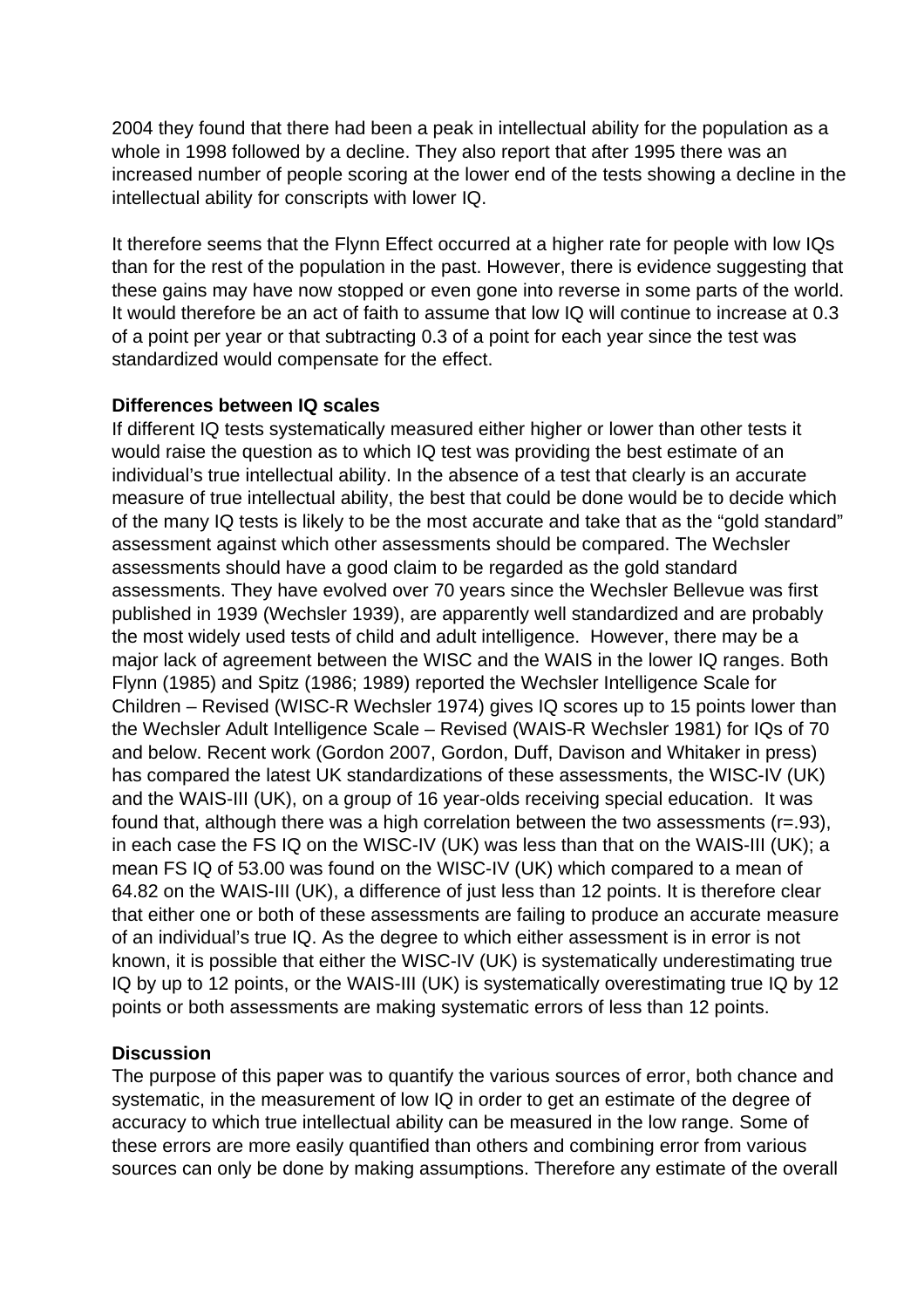degree of accuracy with which true intellectual ability can be measured must be regarded as tentative, nonetheless it is hoped that doing this will be informative.

The overall chance error was estimated at 0.26, corresponding to an effective reliability figure of .74 which corresponds to a SEM of 7.65 and a 95% confidence interval 15 points either side of the obtained IQ. Added to this there are various sources of systematic error, if they cannot be corrected for.

The degree to which the floor effect could increase an IQ or index score will be dependent upon the number of subtests gaining a scaled score of one and the degree to which that overestimates the client's ability. An increase in the sum of scaled scores by one results in an average increase in FS IQ on the WISC-IV of 0.6 points, so if there were a floor effect on several subtests there could be an increased FS IQ of several points. Given that scaled scores of one are far more common for IQs in the 40s and 50s, the floor effect is going to mainly boost measured IQs in the 40s and 50s. However, as Whitaker and Wood (2008) report that 10% of the scaled scores are one on the WISC-III for IQs in the 70s, it is likely that IQs in the 60s and 70s on the WISC-IV will be subject to a floor effect of about one IQ point.

If the raw scores are known it may be possible to correct for the floor effect by extrapolating the relationship between raw scores and scaled scores down below scaled score one and deriving a lower scaled score which could be then used to calculate the sum of scaled scores. However, this is assuming the relationship between raw scores and scaled scores in the table continues below scaled score one; if this is not the case an extrapolation would lead to further error.

If it is assumed, as Flynn (2006) suggests, that low intellectual ability is increasing at .3 of a point per year, then the Flynn effect could be corrected by subtracting .3 of an IQ point from a FS IQ for every year that has elapsed since the test was standardized. However, this assumption may not be true. There is evidence that, particularly in Scandinavia, the rate of gain in intellectual ability may have slowed or gone into reverse. Therefore although it is likely that tests are getting less accurate as they go out of date it is not clear if this then leads them to either under or overestimate IQ. If it is assumed that the error is of the order of 0.3 of a point per year then currently the WISC-IV, which was standardized seven years ago, could be in error by one or two points and the WAIS-III, standardized 13 years ago, by about three points. Although this is a systematic error, as we do not know how large the gain is or even if it is positive or negative, for this analysis it will be treated as an additional chance error. It will therefore add an additional one point to the effective 95% confidence interval of the WISC-IV bringing it up to 16 points, and an additional three points to the effective 95% confidence interval of the WAIS-III bringing it up to 18 points.

Although the current evidence suggests that the WISC-IV scores 12 points less than the WAIS-III, some of this difference may be accounted for by the Flynn Effect although, as argued above, it is not known to what degree. However, if Flynn's estimate of 0.3 of a point increase in IQ is assumed to be correct, given that the WISC-IV was standardized 6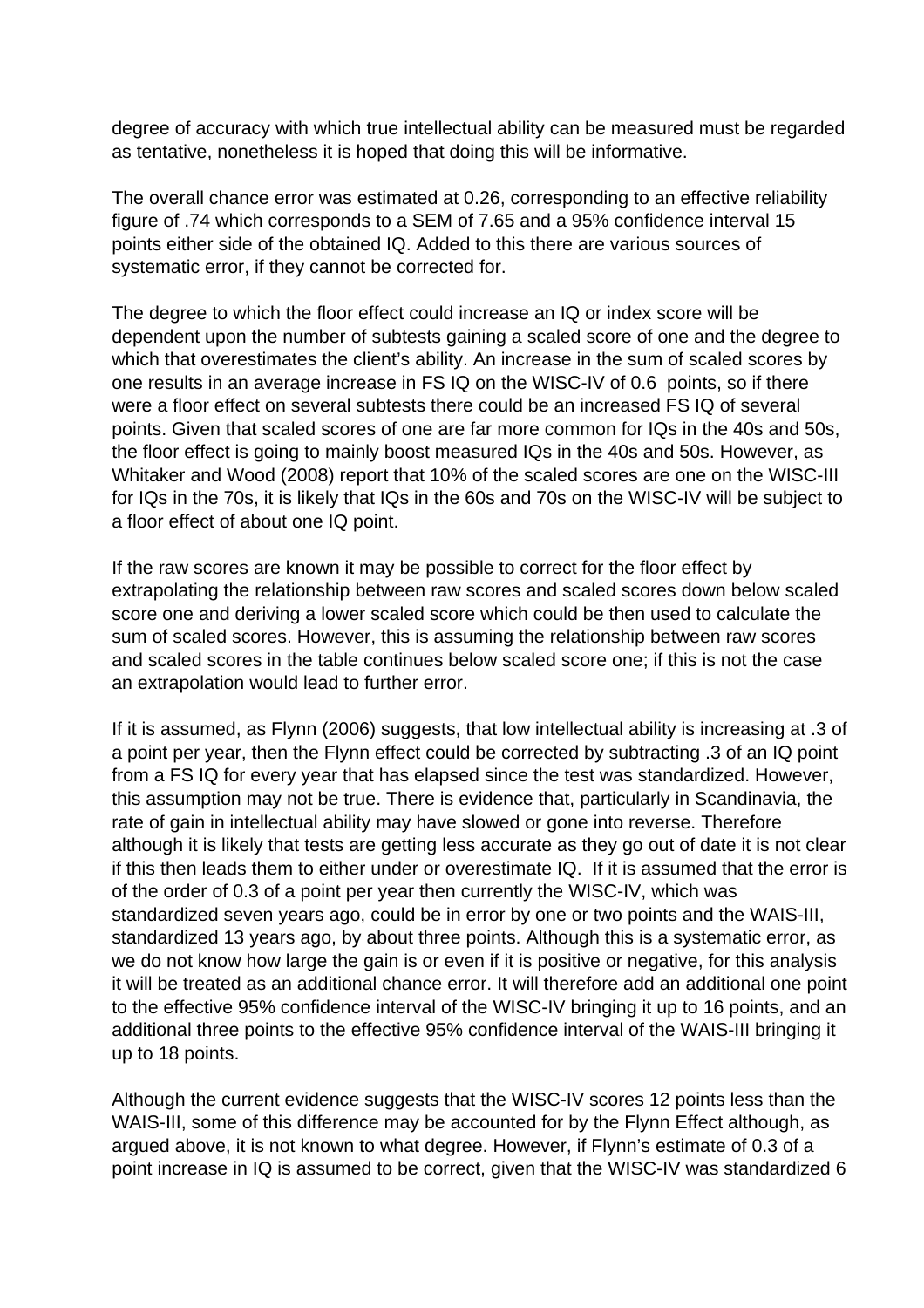years after the WAIS-III it would be expected to score two points less than the WAIS-III. Therefore there is a possible 10 point difference between the two assessments in the low IQ range due to factors other than the Flynn Effect. So any FS IQ on the WISC-IV may be up to 10 points too low and any FS IQ on the WAIS-III up to 10 points too high, due to this systematic error. As there is no more information as to which test is in error or by how much, as far as this error is concerned, all that can be assumed is that the true IQ lies within this 10 point range. Therefore a client's true IQ on the WISC-IV may be between zero and 10 points higher than the measured IQ and on the WAIS-III between zero and 10 points less than the measured IQ. There is therefore an additional 10 point uncertainty with each test which could be added to the 95% confidence intervals for the two tests, so that the interval would be extended up by 10 points for the WISC-IV and down by 10 points for the WAIS-III.

When these sources of error are combined it results in different effective confidence intervals for the WISC-IV and the WAIS-III. The WISC-IV will have a chance error of 15 points, to which must be added one point due to uncertainty as to the Flynn Effect, which gives an effective 95% confidence interval of 16 points. The WISC-IV may also measure up to 10 points too low due to other systematic error demonstrated by differences between it and the WAIS-III; however, it possibly measures one point too high due to the floor effect, therefore overall it may be measuring 9 points too low. Combining sources of error suggests an effective confidence interval extends 16 points below the measured IQ and 25 points above it. Therefore when using the WISC-IV one could not be confident that a child had an IQ less than 70 unless they got a measured IQ of less than 54 and could not be certain that they had an IQ above 70 unless they obtained a measured IQ of 95.

The WAIS-III will have a chance error of 15 points, to which must be added three points due to uncertainty as to the Flynn Effect, giving an effective 95% confidence interval of 18 points. It may also measure up to 10 points too high due to other systematic error demonstrated by the difference with WISC-IV. When these sources of error are combined the effective confidence interval extends 18 points above the measured IQ and 28 points below. Therefore on the WAIS-III one could not be confident that a client had an IQ less than 70 unless they got a measured IQ of less than 42 or that he/she had an IQ above 70 unless they obtained a measured IQ of 88.

These margins of error seem reasonable in the light of the evidence reviewed above, however, they are considerably greater than has previously been assumed and so are likely to be examined very critically and the assumptions made questioned. It may therefore be helpful to recalculate the margin of error making different assumptions. It could be argued that the 95% confidence interval of 13 points for FS IQ stability reported by Whitaker (2008b) is an overestimate. This is because the stability coefficients on which it was based were not corrected for the restricted range as is often done, and the SD of 15 that was used is the SD of IQ for the population as a whole rather than the SDs of the samples reported in the studies which were usually smaller. Although Whitaker (2008b) argues that the 13 point 95% confidence interval gives a good estimate of the percentages of IQs that actually do change by specific amounts, he re-calculated the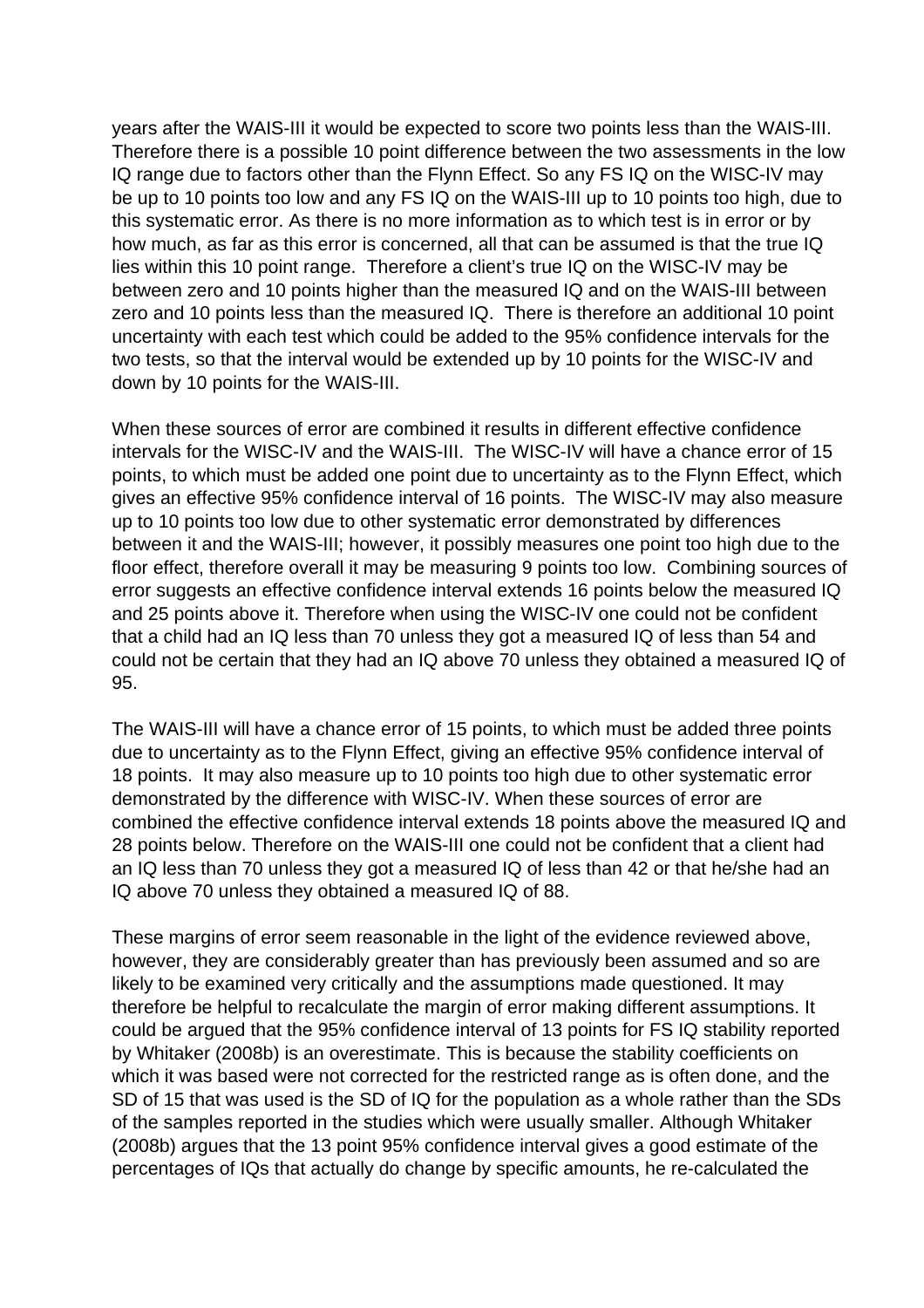95% confidence interval using both stability coefficients corrected for restricted range and the mean SD reported in the studies, which resulted in a 95% confidence interval of 8 points. If it is also assumed that (a) it is appropriate to base the reliability figure on only the lack of stability of the test and (b) that the floor effect and Flynn effect can be corrected for, then the only error that would need to be added is the 10 points apparent from the systematic difference between the WISC-IV and WAIS-III. Adding these 10 points to the 8 point 95% confidence interval, based on the corrected stability figures, gives an effective 95% confidence interval for the WISC-IV, 18 points above the obtained score and 10 points below it, and for the WAIS-III 8 points above the obtained score and 18 points below it, which is still considerably greater than the five points suggested in the manuals.

Although the manuals of both the WISC-IV and WAIS-III do not suggest that there is more error at the low IQ level than in the mid range it is perhaps not surprising that there is. For example, if one considers how the tests are standardized it is apparent that it is not as rigorous at the low range as it is in the mid range. IQ tests are standardized using samples of the population as a whole; the bulk of the sample will therefore be made up of people in the average range and relatively few at the extremes. The standardization samples for both the WISC-IV and WAIS-III were split into groups of 200 people at different age levels. Therefore with IQ having a mean of 100 and an SD of 15 one would expect the samples to have only five people with IQ of less than 70, and none with IQs less than 55. This would have several effects. First, it would make sampling error much more likely. Second, it would mean that the relationship between raw scores, scaled scores and IQ scores at low levels would be based on extrapolation from what occurs in the average range rather than what is observed to occur. Thirdly, as the test items that effectively measure low IQ are items that are passed by all or the vast majority of subjects in the standardization sample, the psychometric properties of items will not have been properly assessed.

Clearly further research needs to be done. The current analysis is based on a small number of studies that have relatively small sample sizes and were possibly done under less than optimal conditions. It would help to clarify the issue of the degree of error in the measurement of low IQ if a large sample of several hundred children and adults with low IQ was used and the assessments were given under as near optimal conditions as possible. More reliable estimates could therefore be obtained for the split half reliability figure, the test re-test reliability figure and the degree to which the WISC-IV differs from the WAIS-III. In addition the data could be analysed using more up to date theoretical models of Generalizability Theory to specify the proportion of the variance accounted for by the various sources of error and Item Response Theory which would demonstrate how individual items function at the low IQ range.

Although the analysis presented in this paper may be questioned it is still difficult to escape the conclusion that the margin of error in the assessment of low IQ is much greater than the five points suggested in test manuals. Because of this, it seems unreasonable to base the definition of ID on a specified low IQ score such as 70, and a new definition should be sought such as that based on clinical judgment suggested by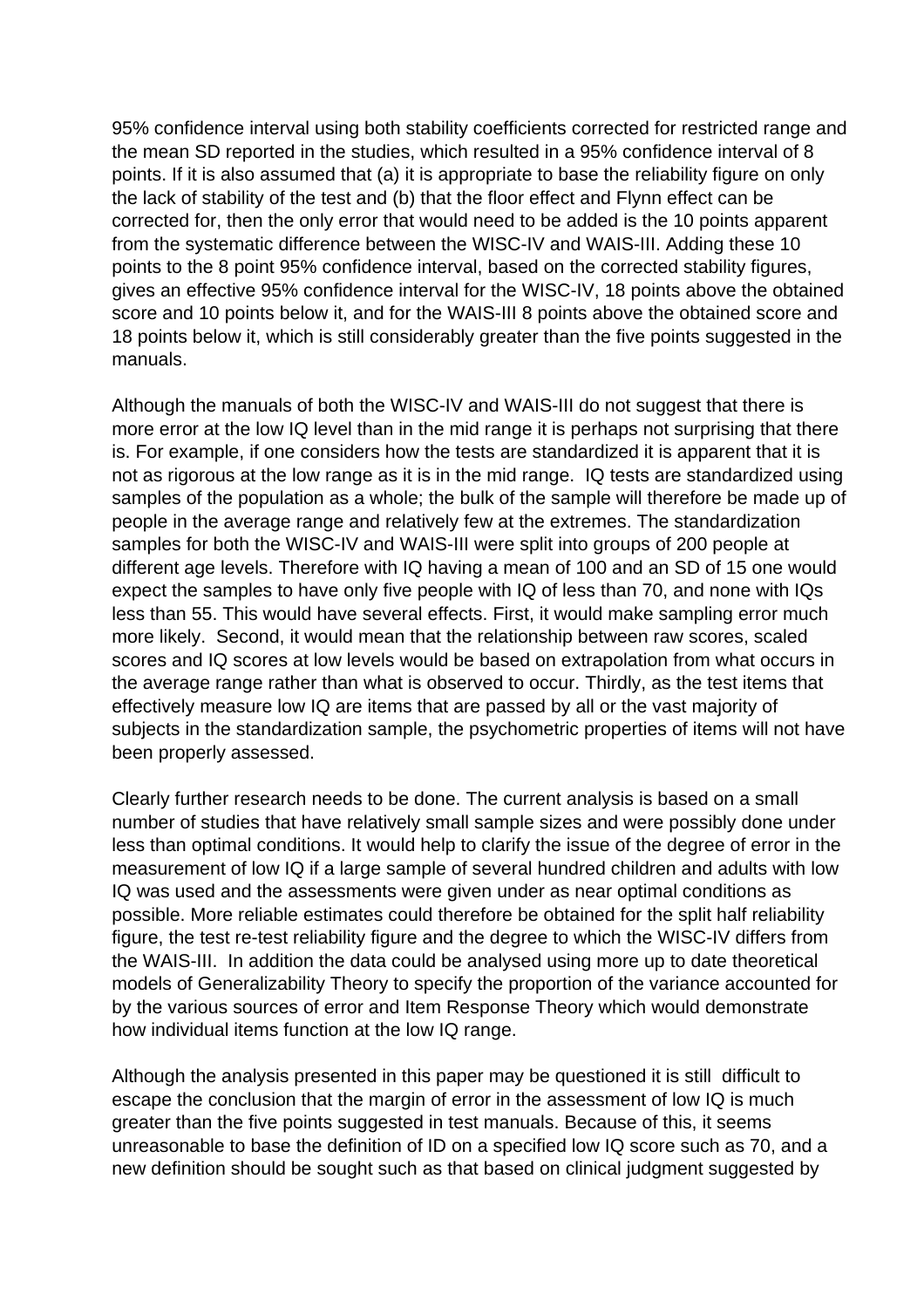Whitaker (2006, 2008a).

#### **References**

American Association on Mental Retardation (2002). Mental Retardation: Definition, Classification, and System of Supports (10<sup>th</sup> Edition). Washington DC: American Association on Mental Retardation.

American Psychiatric Association (2000). Diagnostic and Statistical Manual of Mental Disorders (4<sup>th</sup> edn), Text Revision. Washington DC: American Psychiatric Association.

Anastasi, A. and Urbina,S. (1997). Psychological Testing (seventh edition). Upper Saddler River: Prentice-Hall Inc

Baroff, G.S. (1999).General learning disorder: A new designation for mental retardation. Mental Retardation, 37, 68-70

British Psychological Society (2001). Learning Disability: Definitions and Contexts. Leicester: The British Psychological Society.

Cronbach, L.J., Gleser, G.C., Nanda, H. and Rajaratnam, N. (1972). The Dependability of behavioral measurement: Theory of Generalizability of scores and profiles. New York Wiley.

Davis, L.J. (1966).The internal consistency of the WISC with the mentally retarded. American Journal of Mental Deficiency, 70, 714-716

Department of Health (2001). Valuing People: A New Strategy for Learning Disability for the 21st Century. London: HMSO.

Flynn, J.R. (1984). The mean IQ of Americans: Massive gains 1932 to 1978. Psychological Bulletin, 95, 29-51

Flynn, J.R. (1985). Wechsler intelligence tests: Do we really have a criterion of mental retardation? American Journal of Mental Deficiency, 90, 236-244.

Flynn, J.R. (2006).Tethering the elephant capital cases, IQ and the Flynn Effect. Psychology, Public Policy and Law, 12, 170-189

Flynn, J.R. (2007). What is Intelligence: Beyond the Flynn Effect. Cambridge: Cambridge University Press

Gordon, S. (2007). Comparison of the WAIS-III and WISC-IV in 16 year olds who receive special education. Unpublished Doctorate in Clinical Psychology at the University of Liverpool.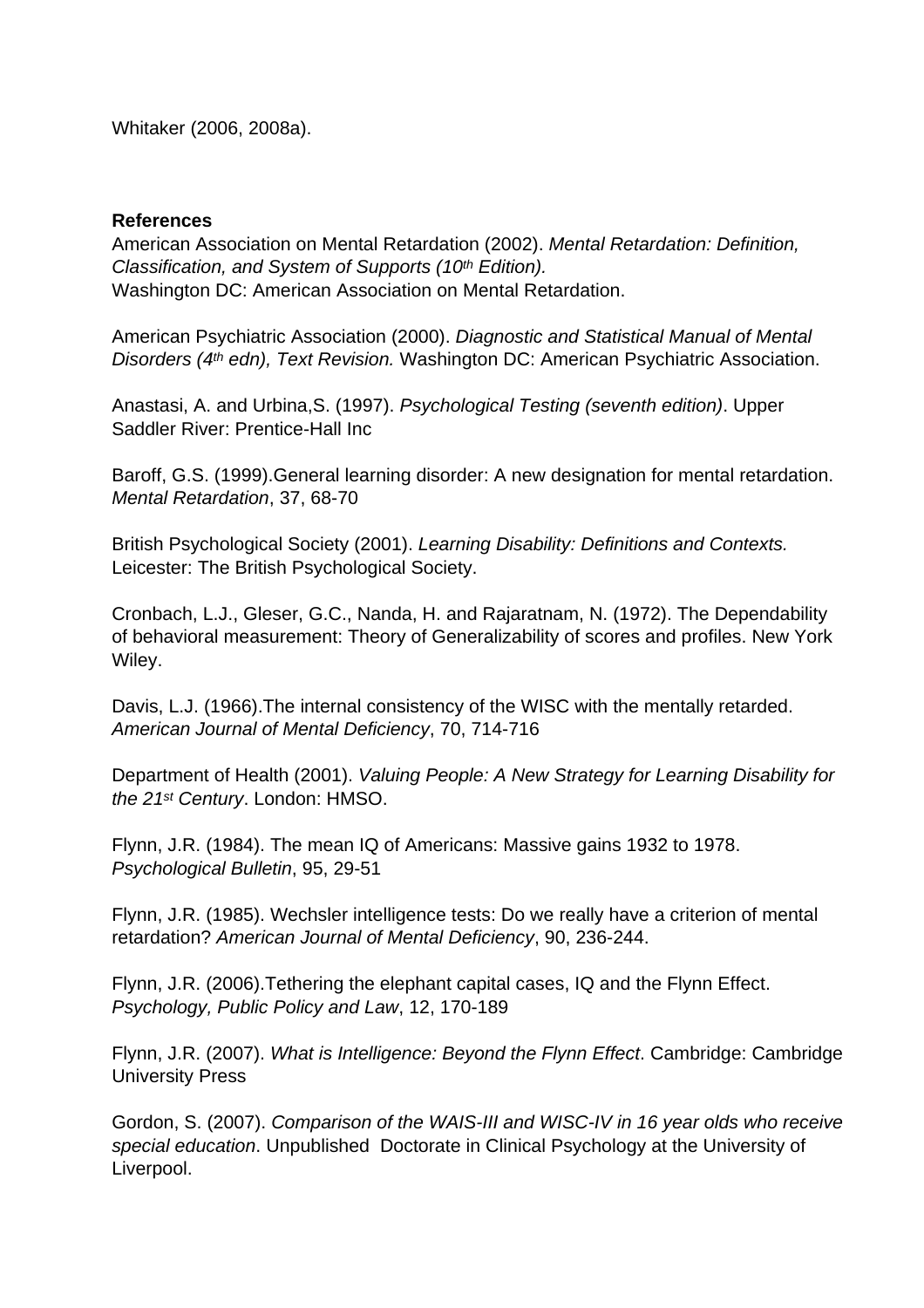Gordon, S., Duff, S. Davison, T and Whitaker, S. (in press). Comparison of the WAIS-III and WISC-IV in 16 year old special education students. Journal of Applied Research in Intellectual Disability.

Sundet, J.M., Barlaug, D.G. and Torjussen, T.M. (2004). The end of the Flynn Effect? A study of secular trends in the mean intelligence test scores of Norwegian conscripts during the half a century. Intelligence, 32, 249-262

Schalock, R.L., Luckasson, R.A., Shogren, K.A., Borthwick-Duffy, S., Bradley, V., Buntinx, W.H.E., Coulter, D.L., Craig, E. P. M., Gomez, S.C., Lachapelle, Y., Reeve, A., Snell, M.E., Speat, S., Tasse' M.J., Thompson, J.R., Verdugo, M.A., Wehmeyer, M.L. and Yeager, M.H. (2007). The renaming of mental retardation: Understanding the change to the term intellectual disabilities. Intellectual and Developmental Disabilities, 45, 116- 124

Shavelson, R. J. and Webb, N.M. (1991). Generalizabilty Theory: A Primer. Newbury Park: Sage Publications. Inc.

Spitz, H.H. (1986). Disparity in mental retarded persons' IQs derived from different intelligence tests. American Journal of Mental Deficiency, 90, 588-591.

Spitz, H.H. (1989). Variations in the Wechsler interscale IQ disparities at different levels of IQ. Intelligence, 13, 157-167.

Teasdale, T.W. and Owen, D.R. (1989). Continuing secular increases in intelligence and stable prevalence of high intelligence levels. Intelligence, 13, 255-262

Teasdale, T.W. and Owen, D.R. (2005). A long-term rise and recent decline in intellectual test performance: the Flynn Effect in reverse. Personality and Individual Differences, 39, 837-843

Wechsler, D. (1939). Wechsler-Bellevue Intelligence Scale. New York: The Psychological Corporation.

Wechsler, D (1974). Wechsler Intelligence Scale for Children – Revised: Manual. New York: Psychological Corporation.

Wechsler, D (1981). Wechsler Adult Intelligence Scale – Revised: Manual. New York: Psychological Corporation.

Wechsler, D. (1997). WAIS-III, WMS-III: Technical and Interactive Manual. San Antonio, TX: The Psychological Corporation.

Wechsler, D. (2003). Wechsler Intelligence Scale for Children – Fourth Edition: Technical and Interactive Manual. San Antonio, TX: The Psychological Corporation.

Wechsler, D. (2004). Wechsler Intelligence Scale for Children – Fourth UK Edition: